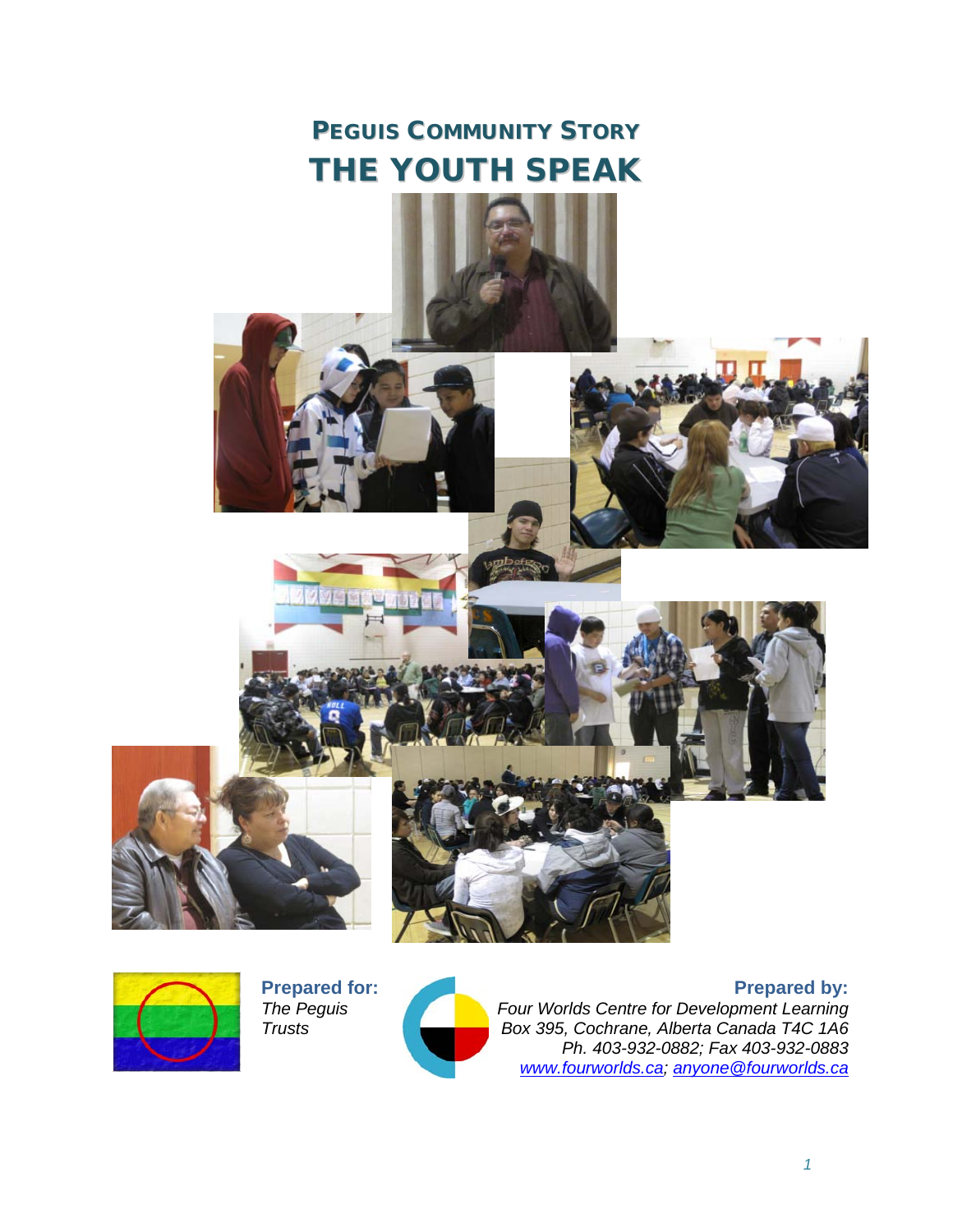# PARTICIPANTS

Jasmine Bushie Sasha Krywenko Earl Spence Breanna Castel Tyler Manningway Christian Cochrane Ashten McCorrister Tyrome Spence Savannah Cochrane Brianna McCorrister Bailey Stevenson<br>Alexis Cook Chad McCorrister Brittany Stevensor Alexis Cook Chad McCorrister Brittany Stevenson Chelsea Daniels Gary McCorrister Dylan Stevenson<br>
Owen Delorme Buessica McCorrister Ethel Stevenson Dian Favel Linden McCorrister Eugenie Stevenson Grayson Favel Megan McGilliary Hannah Stevenson Kyla Favel **Curesten McKay** Heather Stevenson Quin Favel **Patrick McKay** Riel Stevenson Darian Flett-Muriask Brendan McPherson Justin Stevenson Amber Flett Camara McPherson Megan Stevenson Clark Flett Dakota McPherson Rochelle Stevenson Cory Flett **Cory Flett** Jordan McPherson Sheldon Stevenson<br>Darcy Flett State Waylon McPherson Tracey Stevenson Darcy Flett Waylon McPherson Dray Flett **Chelsey Meade** Vanessa Stevenson Jayneed Flett Quinn Meldrum Yvonne Stevenson Jordan Flett Mitchell Michell Amanda Stranger Piercing Flett Leeza MirParisain Shaelynn Stranger Quinton Flett Jeanine Mitchell Emily Stranger Ricki Flett **Harely Murdock** Tanya Summer

Brianna McCorrister Angela Stevenson Jessica McCorrister Taylor Flett **Bobbie Orlynn S.** Alyssa Sutherland

Monique ? Dawson Forster Allan Porter III Brandon Sutherland Jacod Prince **Crystal Sutherland**<br>Aaron Rose **Formula** Elliott Sutherland Shayna Anderson Kiinnan French Aaron Rose Elliott Sutherland Laurence Asham Haylee Garson Amy Rose Jordan Sutherland Haley Asham David Govereau Chrissa Rose Kelly Sutherland Dustin Baker **Information** Jovonah Harris Brandi Sinclair **Kiefer Sutherland** Franklin Bear Aleesa Head Conrad Sinclair Logan Sutherland Holly Bear Dorothy Hudson Kellie Sinclair Marissa Sutherland<br>
Samuel Bear Hubert Hudson Kevin Sinclair Savannah Suther Samuel Bear **Hubert Hudson** Kevin Sinclair Savannah Sutherland Krista Beck Jarred Hudson Mack Sinclair Chelsea Thomas Jenine Bignell Jodyne Hudson Prescott Sinclair Dani Thomas Josh Bignell Veronica Hudson Stephanie Sinclair Taylor Thomas Brandi Bodnan Shelby Johnson Justin Spence McCorrister Crystal Thompson Tyrell Briscoe Kate Keeper Brandi Spence Hunter Traverse Delores Cameron Alexis Manningway Josh Spence Natasha Williams Lakeisha Cameron Ariel Manningway Mackenzie Spence Robert Williams Leon Cameron Jason Manningway McClure Spence Alexis Wilson <br>Matthew Cameron Jeff Manningway Ronald Spence Jessica Wilson Matthew Cameron Jeff Manningway Ronald Spence<br>
Breanna Castel Tyler Manningway Sam Spence Sasha Wilson Ronald Castel **Zadn Manningway** Shayna Spence **Trevor Wilson** Amber Catagas Destiny Mcallum Tracy Spence Tyler Woodhouse Dallas Cochrane Betsy-Jane McCorrister Aniike Stevenson-French<br>
Melford Cochrane Brianna McCorrister Angela Stevenson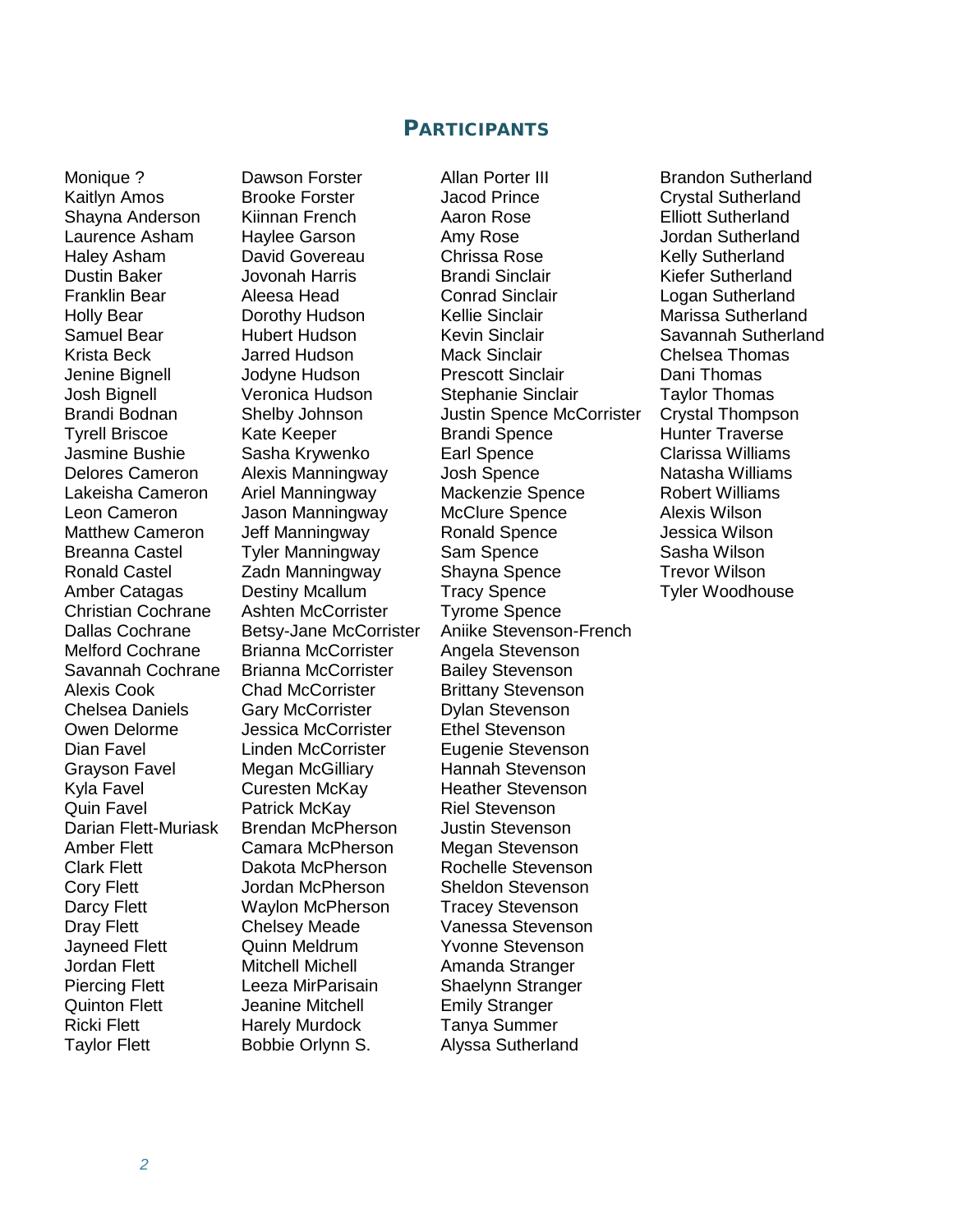As part of the Peguis Community Story process, almost 400 students from grades 6 to 12 spent a day in two groups sharing their insights and suggestions. The courageous and forthright responses that these young people made to the following questions are summarized in this section of the report.

## *What is life like now for children and youth in Peguis?*

- 1. Do all children and youth have their basic needs met (food, clothing, shelter)?
- 2. Are children and youth always safe? What are situations when they are not safe?
- 3. Are children and youth involved in any behaviour that is harmful to them (e.g. alcohol and drug abuse)? Which behaviours? Are any young people in trouble with the law?
- 4. Do children and youth have a voice in the decisions about what goes on in the community? How do they contribute to what goes on in the community?
- 5. Do children and young people feel valued and cared for in the community?
- 6. How would you describe the peer relationships among children and youth in the community (e.g. does bullying ever happen, is everyone respected)?
- 7. Are there enough different kinds of recreational activities so everyone can participate in something they enjoy? Can everyone who wants to participate in these activities? If not, why not?
- 8. Do children and youth have the opportunity to gain the skills and knowledge they need to make good life decisions now and achieve their life goals in the future?
- 9. Do children and youth feel proud of their heritage and identity as Peguis people? Why or why not?

#### *What would things be like for children and youth in an ideal future?*

Regarding:

- Economic opportunities Education
	-
- 
- 
- Community politics Culture and spirituality
- - **Recreation Health and wellness**
- How people get along together Community services
- 

# *What are the most important next steps for creating that future?*

- $\triangleright$  For the next 2 years? For the next 5 years? For the next 10 years?
- $\triangleright$  What can children and youth do to build this future?
- $\triangleright$  What do adult community members need to do?
- $\triangleright$  What does leadership need to do?

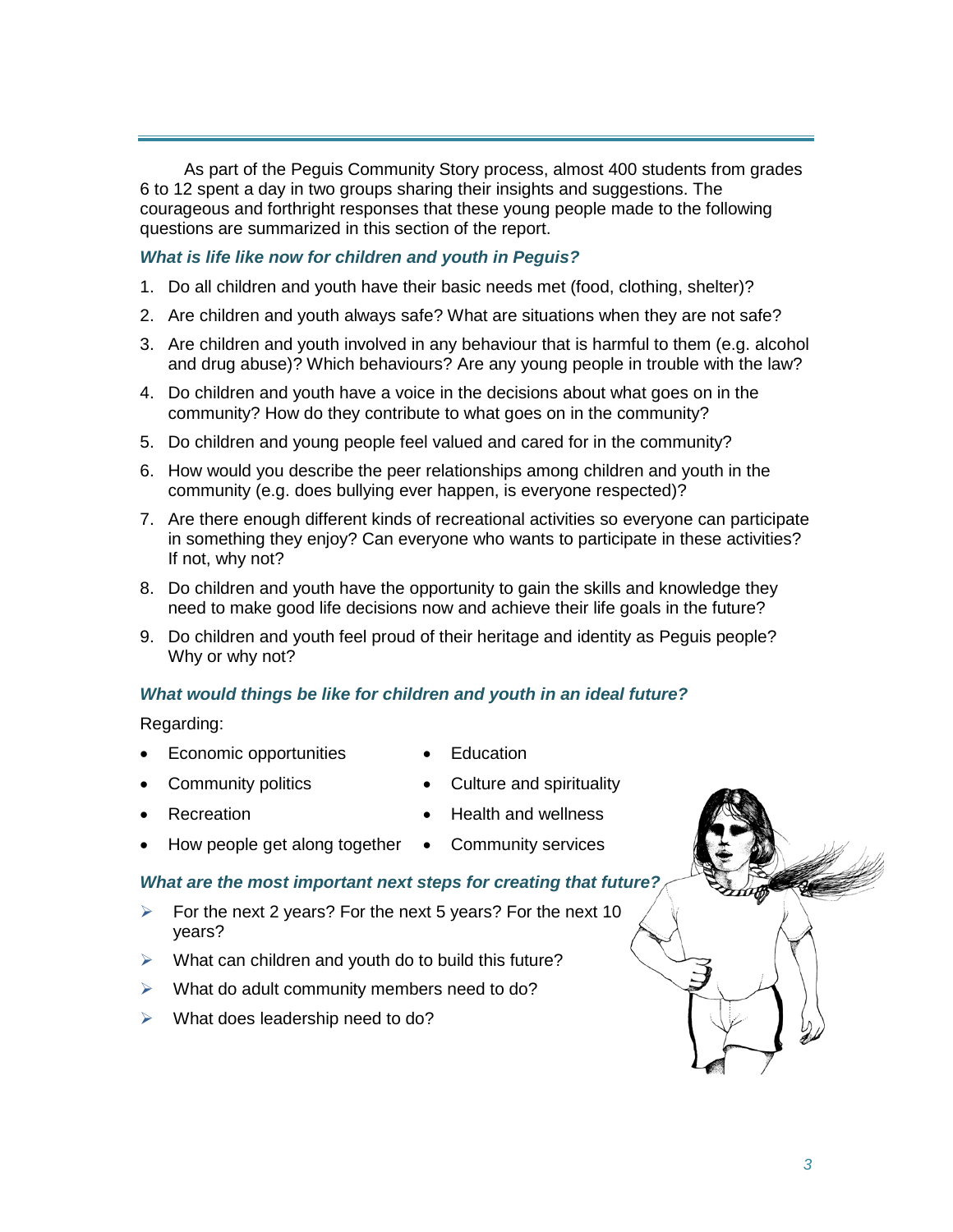# **WHAT THE YOUTH SAID**

# **1. What is life like now for children and youth in Peguis?**

Youth find themselves in a unique situation in their development. They are no longer children who only have their enjoyment and own wellbeing to think about. They are not yet full adults who have a clear sense of purpose and direction. Although youth often share the same difficulties and issues that their families and communities do, they also have their own special concerns. Both adults and youth have provided a great deal of information about the realities of youth in Peguis today and how their lives could be improved.

#### *Health and Wellness*

- a. Most youth do agree that they are getting their basic needs met by their families.
- b. Drugs and alcohol problems as well as gambling have impacted many young people when their families run out of money for basic needs.
- c. The health of some youth has been impacted by the poor quality of housing that they live in. Not only are the buildings sometimes in disrepair, but youth and children are often left with very little space that they can call "their own".
- d. Youth are not aware of any programs within Peguis that provide needed help to parents on social assistance to help provide for their kids.
- e. Many youth are involved in harmful behaviors. 90-95% of Peguis youth use or have used drugs and/or alcohol in the past. The youth admit that this use "makes us make bad decisions" like driving while impaired, fighting, having unprotected sex and even committing break and enters and armed robbery. Youth feel that many parents are in denial about what their children are doing and how much trouble they are getting into. Youth say that they "see lots of adults doing bad things so they decide it is ok to do it too".

*Parents are in denial about their children being in trouble. Children are watching adult bad behaviour and then getting into it themselves.*

f. Youth are engaging in unprotected sex and putting themselves at risk for unwanted pregnancies and sexually transmitted diseases.

# *Safety and Security*

- a. Children and youth are often left alone for long periods of time while their parents and guardians are out working or even drinking and gambling. This lack of supervision gives youth the opportunity to engage in harmful behaviors like drugs and alcohol.
- b. Many youth expressed that a dangerous area in Peguis is the roads. Youth often do not have transportation and must walk on roads that are poorly lit and that are in poor condition. They feel that "lots of people are driving drunk and they don't slow down or anything" and some people "don't even have their license."
- c. The high number of guns in Peguis worries some youth. They worry that "when people drink and they have guns, who knows what happens." Provincial law allow people to carry guns openly in their vehicles and this just creates more opportunity for youth to come in contact with them in unsafe situations.
- d. The presence of gangs within Peguis puts many youth in dangerous situations. Youth shared that some kids have committed suicide because of problems with gangs.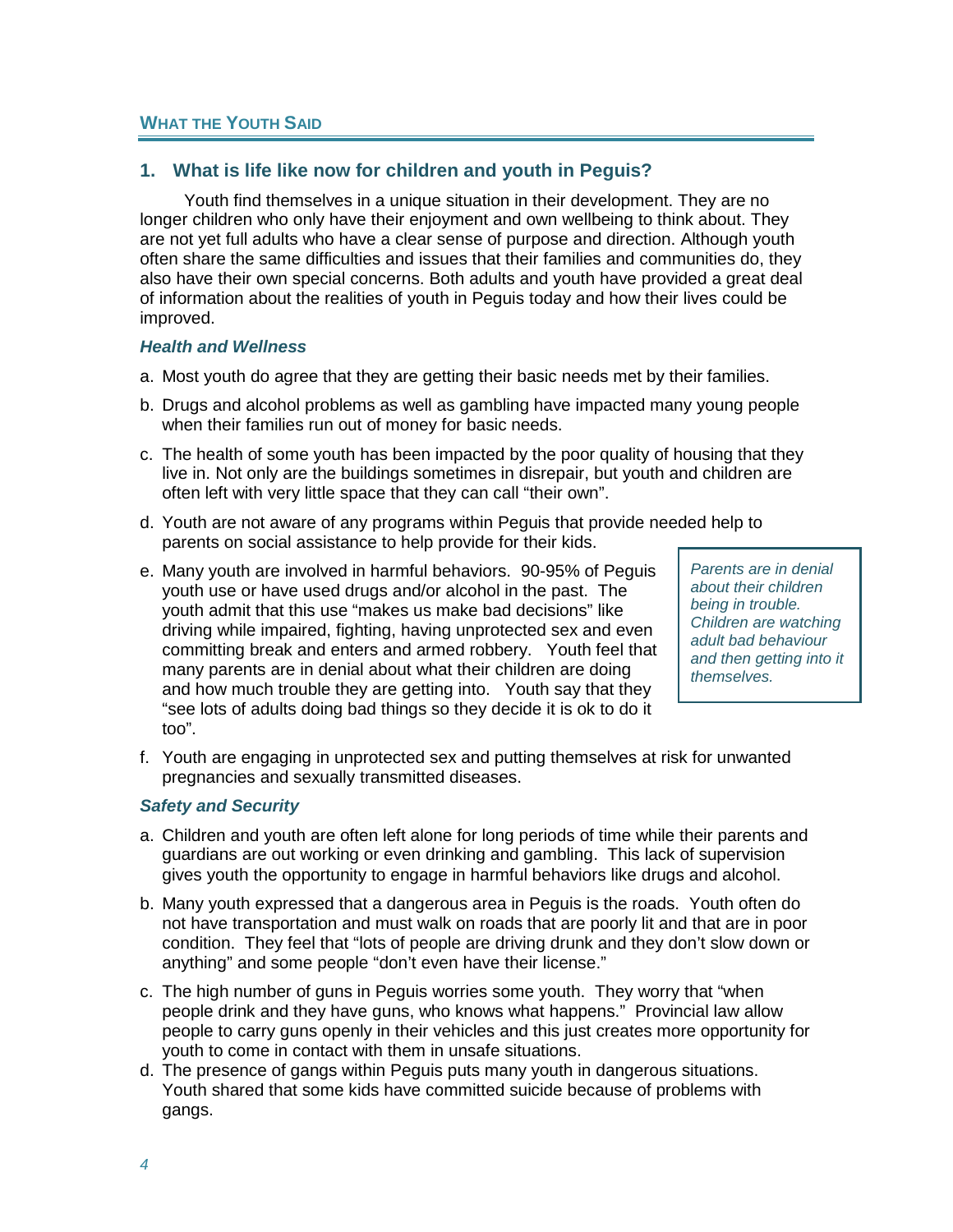## *Youth Relationships with Peers and Adults*

- a. Many youth (as much as 75%) are scared of bullying. "Bullying is a real problem and kids even get jumped," says one youth. There have been anti-bullying programs in school, but not in the community itself.
- b. There is "a lot of unhealthy boy/girl stuff" from abusive relationships to unprotected sex. The patterns of these relationships come from viewing the adults and how they interact with each other.
- c. There are many different cliques within the youth of Peguis. "If you don't belong to the right group then they won't talk to you." This creates feelings of alienation and even depression for youth. There are many Peguis youth who feel isolated, alone, depressed and unsupported.
- d. Youth put lots of peer pressure on each other to use alcohol and drugs and to engage in fighting and other harmful behaviors.
- e. Youth feel that most of their teachers and coaches do care, listen, and help them. They feel that "they are always there to help us every day." When adults are there for their kids, kids notice and it matters to them.
- f. Some parents and grandparents are a source of modeling and guiding for the youth of Peguis.

# *Recreational Activities*

- a. Almost universally, the youth of Peguis feel that they do not have enough recreational activities. The traditional sports of hockey in the winter and baseball in the summer are too limited to provide activities for the majority of youth. Especially absent are opportunities for girls to participate equally with the boys. A new multiplex arena is a huge priority for all young people.
- b. Because of a lack of facilities and equipment, "we can't all do things." There is a real lack of non-sporting activities like drama programs and music (both instrument and choir).
- c. Finances and lack of transportation are also limiting factors for many youth to participate in recreational activities. Lack of funds make traveling impossible for some youth and this keeps them from joining some teams. Even getting to practice is an obstacle for some
- d. There are almost no activities for youth with disabilities or for those who do not want a purely competitive environment.

# *Learning Opportunities*

- a. The school is providing some good learning opportunities for youth. Most youth feel that the teachers are a positive influence on the youth and are "doing a good job educating us." Youth can graduate from high school while staying in Peguis. If Peguis youth wish to pursue post secondary education, they must leave the community.
- b. While there are specific life skills programs within the school, youth feel that more should be offered (i.e. caring for babies/dolls program) and that there should be many more resources and options at the school.

*All sports are competitive, and those that don't feel they are good enough are left out. If activities are coed, the girls get teased. The boys say they aren't good enough.*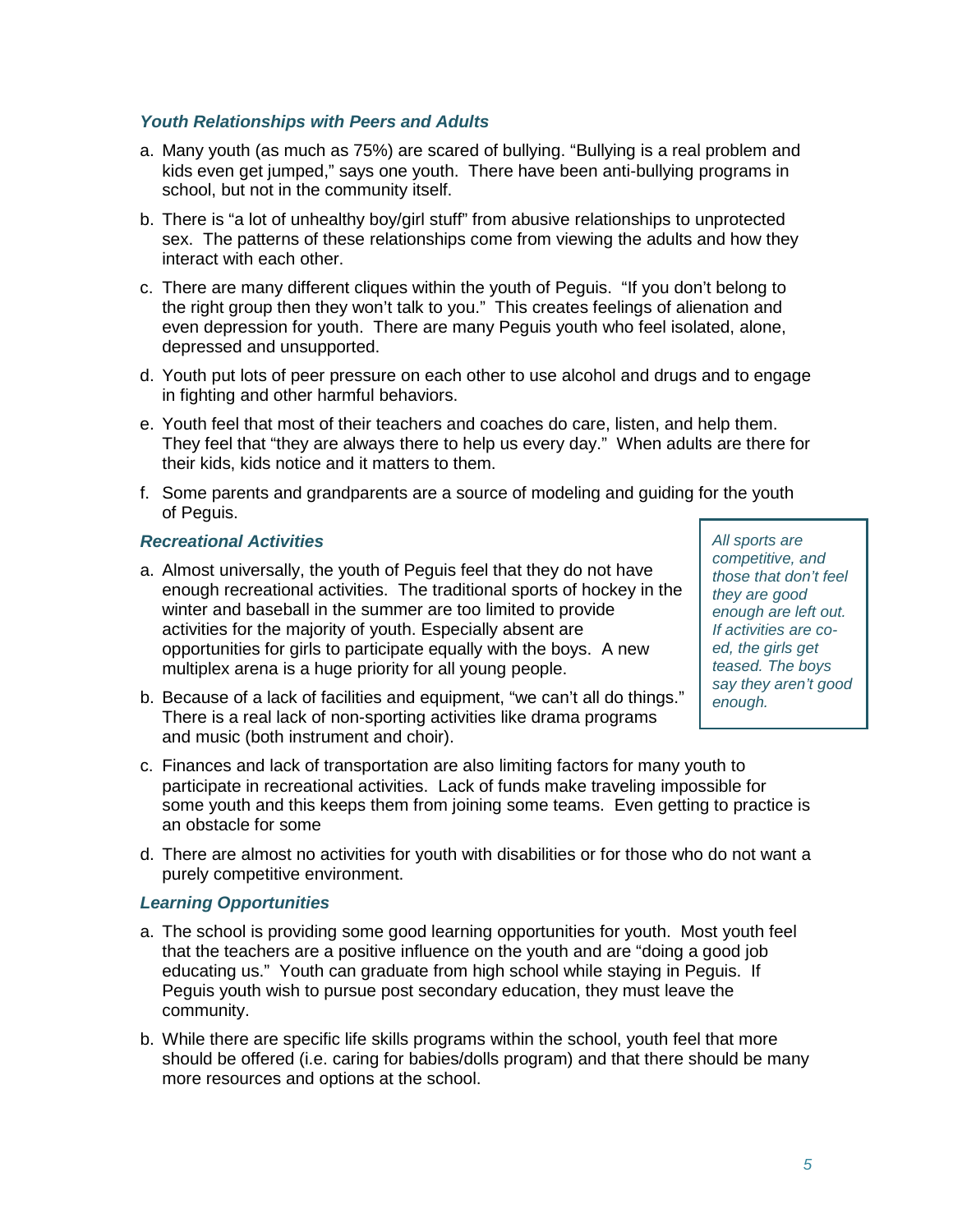#### *Connection to Culture and Community*

- a. There is a general feeling of pride from youth towards their community and their culture. "We should be proud that we are the largest community in Manitoba and Canada. We were the first to sign a Treaty. We should feel proud."
- b. Many youth expressed a strong desire to learn more about traditional stories, history, teachings, ceremonies and practices.

#### *Participation in the Economy and Politics*

a. Youth do not feel like they have a role to play within the political sphere. They feel this "because the adults are too busy to hear what they are asking and they don't care." Youth feel that until they have the ability to vote in elections, they will not have a voice. "Adults always say that we are the future but they keep making all the decisions about our future." The youth feel that they have been made promises (like a new arena) and these promises have been ignored.

*This is the first time we have been asked what we think. We are usually only involved when there is a crisis.*

b. Youth have a difficult time participating in the economy because there are not enough jobs in Peguis. It is very hard for them to make money unless they engage in illegal activities like drug dealing and robberies.

### **2. Lessons from the Past**

By taking a look at both the old traditions and the near past, we can gain important insights into today's issues and problems and can gain a better understanding of some directions that can be taken to address issues and create a better life for youth in Peguis.

#### *Health and Wellness*

- a. In the past getting everything that is needed for survival from the land helped youth get self-confidence, life-skills, respect for the environment and inner strength. It also helped them gain an appreciation for their elders and their parents and guardians.
- b. People were much healthier back then. If they wanted to travel they had to use horses or their own feet. There was hardly any junk or processed foods in the community. The constant need to hunt or gather food and tend to animals kept people active and busy. People had important jobs to do to ensure the survival of their family group. Everyone was important and knew that they were valued.
- c. While traditional healers did their best to care for sick or wounded community members, there was very limited access to western medicine and other forms of health care. People were forced to live in cramped and crowded houses and were not as careful about hygiene and cleanliness.
- d. Access to and use of alcohol, drugs and even cigarettes was much lower and therefore its use was less prevalent.

#### *Safety and Security*

a. Peguis youth in the past were not left out of community activities and were seldom left alone for long periods of time. Because of the lack of access of drugs and alcohol, youth were less likely to engage in aggressive risk taking and destructive behaviors.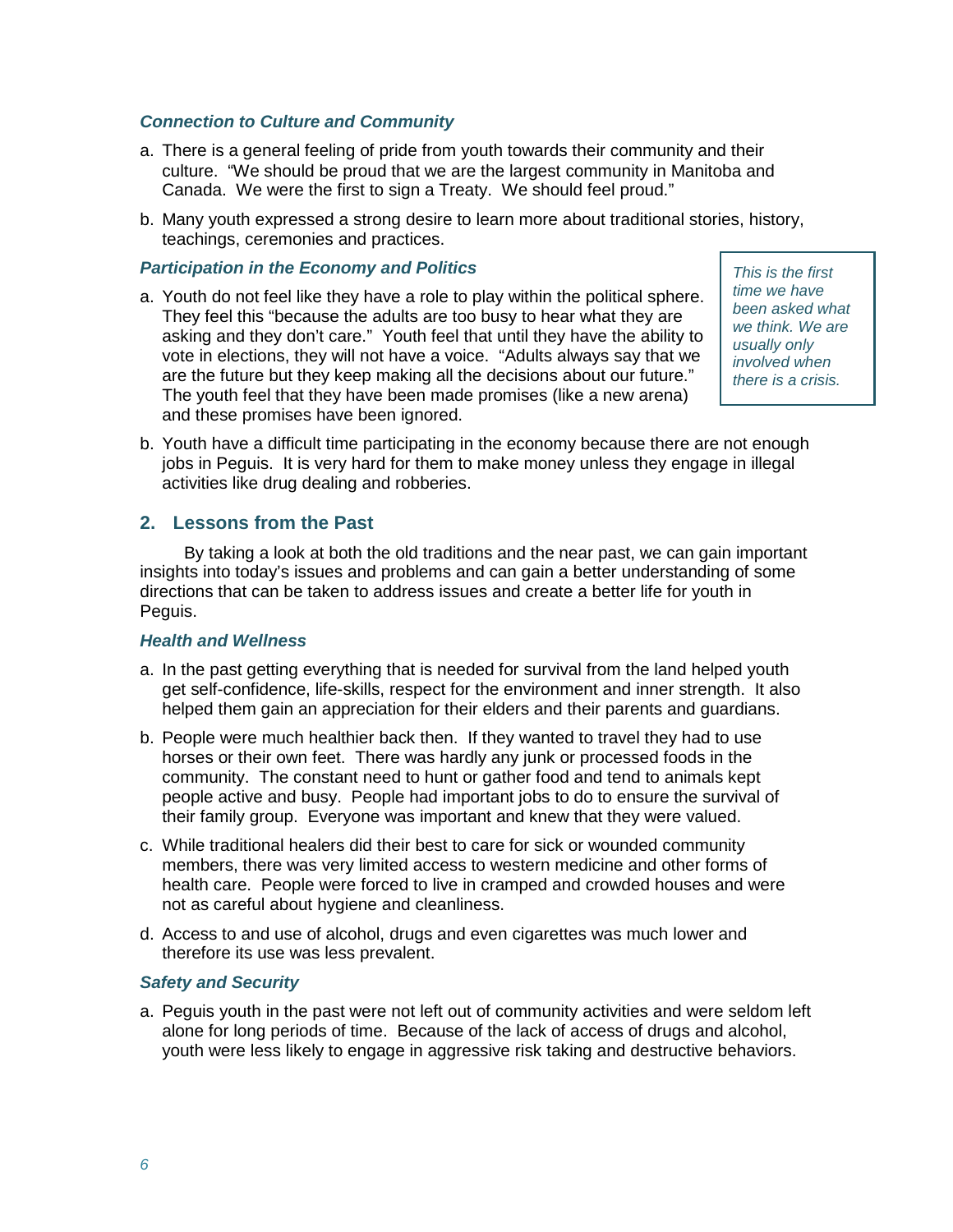#### *Youth Relationships with Peers and Adults*

- a. Youth grew to respect and value both their elders in the community and their family groups. Youth knew that they had much to learn from these people so that they could better survive in the future.
- b. Parents and grandparents were all actively involved in the lives of their children and grandchildren. The older generation provided role models for the younger generation.
- c. There was a general sense of respect coming from the younger generation towards the members of older generations.
- d. Although there were still conflicts and fights, youth were not afraid of bullying from their peers. There was a recognition that everyone had a role to play in the wellbeing of a community and all are valuable.

## *Recreational Opportunities*

- a. Youth had less time for recreation when much of their day was spent engaged in doing the chores needed to ensure survival for their families. Very little time was spent in front of the TV or radio.
- b. Traditional recreational activities involved games, dancing and singing, and was often done at the community level. This helped build sense of community and pride in their culture. The available activities were inclusive.

## *Learning Opportunities*

- a. Traditionally, learning was a process of the passing down knowledge from one generation to the next. This was done through stories, role modeling and simple direct teaching. Youth were able to learn everything that they needed to survive from their community.
- b. With the introduction of residential schools, youth were forced to leave their community and couldn't use their language. As a result, young people lost a part of their culture and identity.

#### *Connection to Culture and Community*

- a. Because there were no social programs provided by the government, people had to rely on the goodwill of their fellow community members to help in times of crises. This strengthened an already strong sense of community.
- b. Recreational activities revolved around traditional games and competitions as well as stories, visiting, songs and ceremonies.
- c. A youth's identity was rooted in their culture and community. It was what defined them.

*We should be proud that we are the largest community in Manitoba and Canada. We were the first to sign a treaty. We should feel proud.*

# **3. What Peguis Youth Want to See**

Youth were asked to share what they wanted to see in Peguis so that it was a healthy place for young people to be productive and develop into fine adults. They came up with a number of ideas that represent their ideal community.